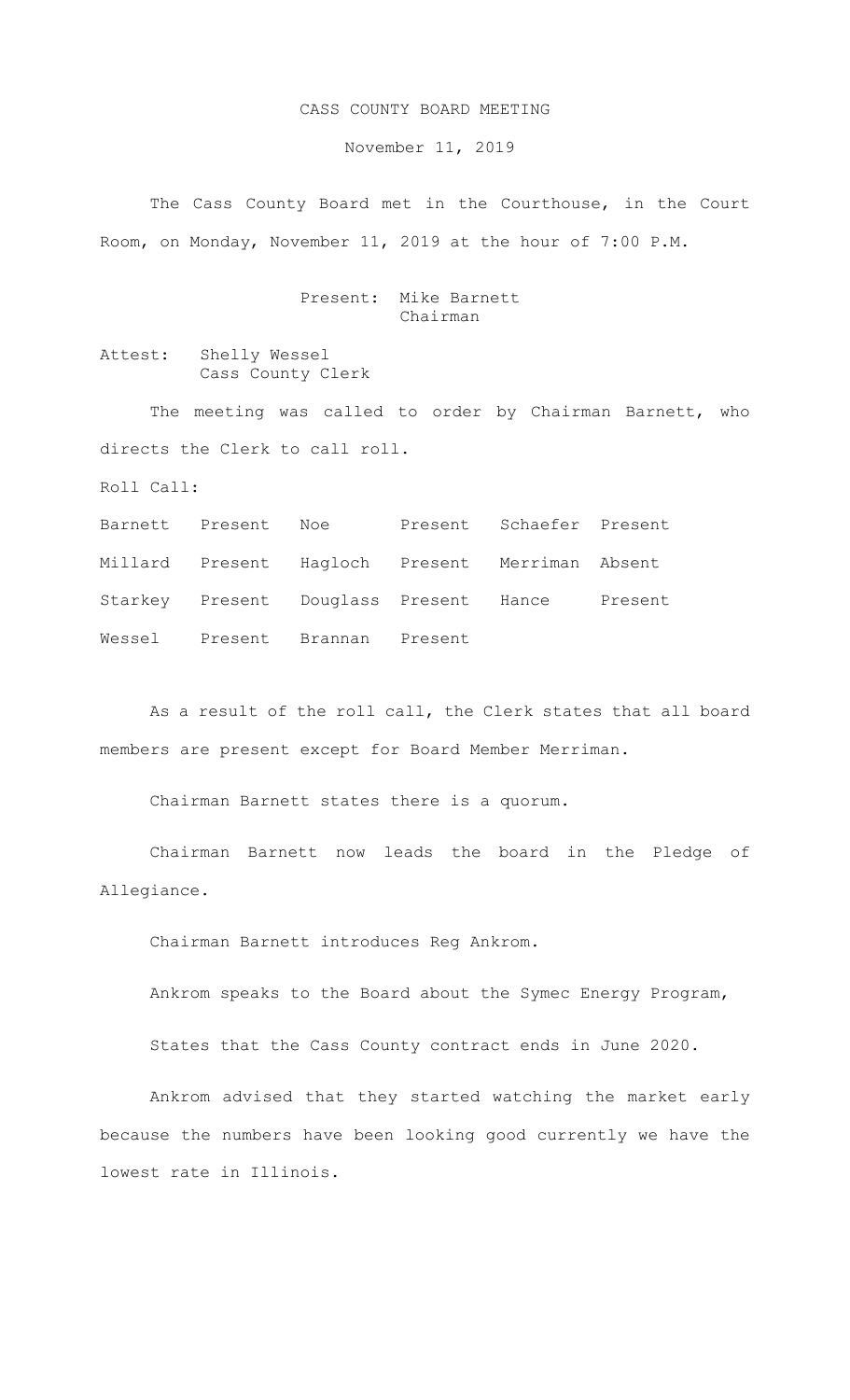Akrom presents the new contract that will run from June 2020- June 2022 Homefield will remain as the supplier. He gives his appreciation to the Board for the opportunity to serve Cass County.

Douglass makes a motion to approve the Symec Energy Contract Starkey seconds the motion. The vote is by acclamation and declared carried.

Chairman Barnett next presents the minutes from the August 12, 2019 Cass County Board Meeting for approval.

Millard makes a motion to approve the minutes and Brannan seconds the motion. The vote is by acclamation and declared carried.

Chairman Barnett directs the Clerk to read the correspondence.

Clerk Wessel states that she received a Thank you letter from the Cass County Food Pantry. We also received a resignation letter from Steve Heiderscheidt from the Arenzville Township as Road Commisioner, Brian Zuloft will be his replacement.

Clerk ask Tim Icenogle to explain the next correspondence. Icenogle states that we received the annual audits. ?????

Chairman Barnett next calls for reports from the standing committees.

Noe, Chairman of the Courthouse and Jail Committee, reports the Committee met on November 07, 2019 and approved all bills as presented.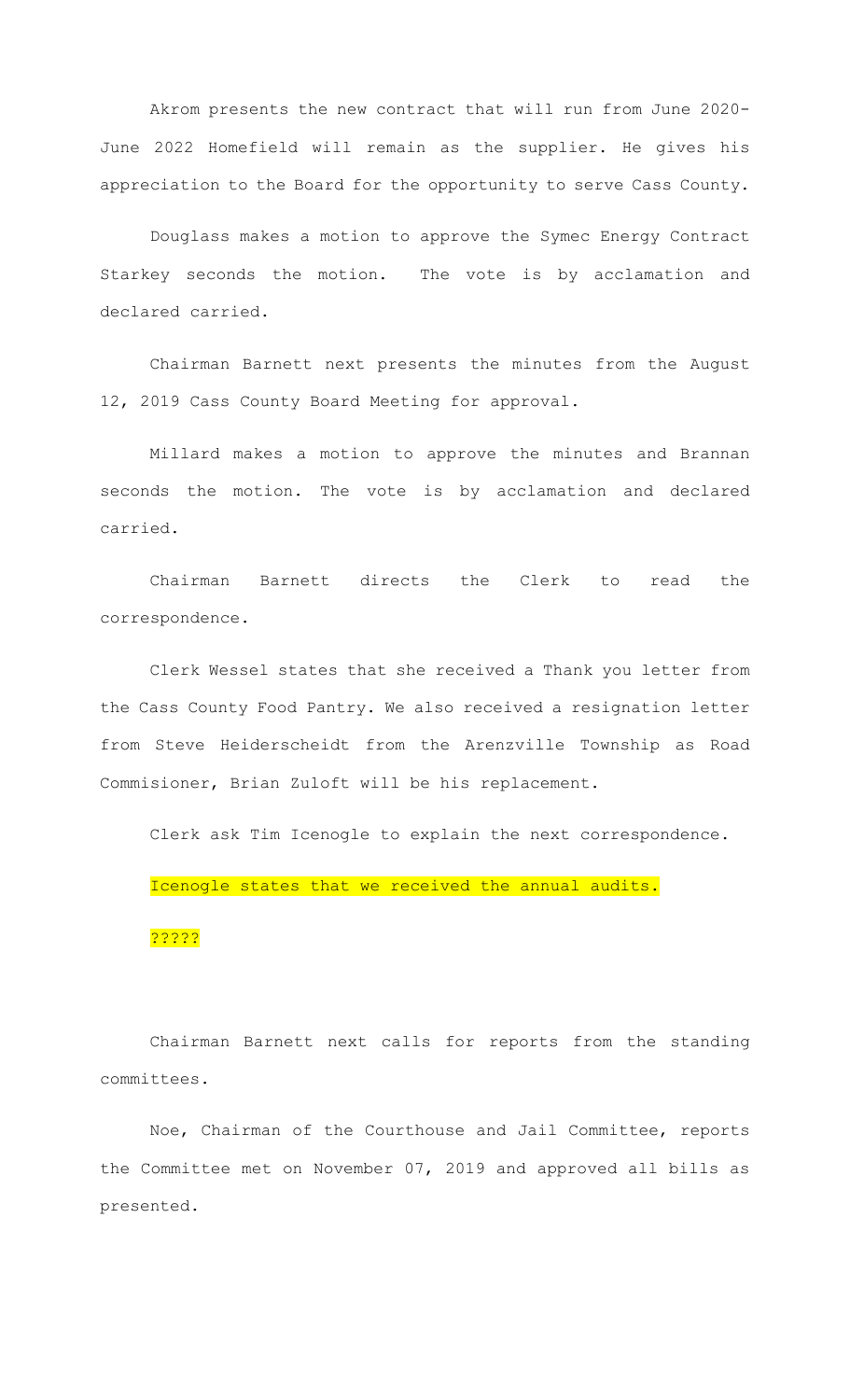Hagloch, Chairman of the Road and Bridge Committee, reports they met on November 4, 2019 and approved all bills.

Icenogle states that the highway depart met with the union

## ?? what was approved??

 Merriman, Chairman of the Public Safety, Environment and Housing Committee, reports the committee met October 28, 2019.

Animal Control met on October 24, 2019. Trayce Johnson, Animal Control Warden, reported that she picked up twelve dogs, four were returned to their owners, three were adopted and five were euthanized.

Merriman, chairman of the Public Safety states that their meeting has been moved to November 21, 2019.

Merriman reports Cass Rural Water met October 15, 2019 states that they might have new potential customers. Merriman also states that the Pleasant Plains Water Treatment Plant needs a lot of help.

 Brannan, Liaison for the Housing Board, reports they met on October 17, 2019. Brannan reports that the Sagebrook is closing soon final check anticipated. The Welchwood acquisition is still pending.

 Brannan reports the Health Department Board met on September 23, 2019. Brannan reports that some policy changes have been approved.

 Merriman, reports that ESDA Director Roger Lauder has turned in his quarterly newsletter. Merriman states that Roger Lauder has done a great job and that we should be very proud to have someone with his knowledge.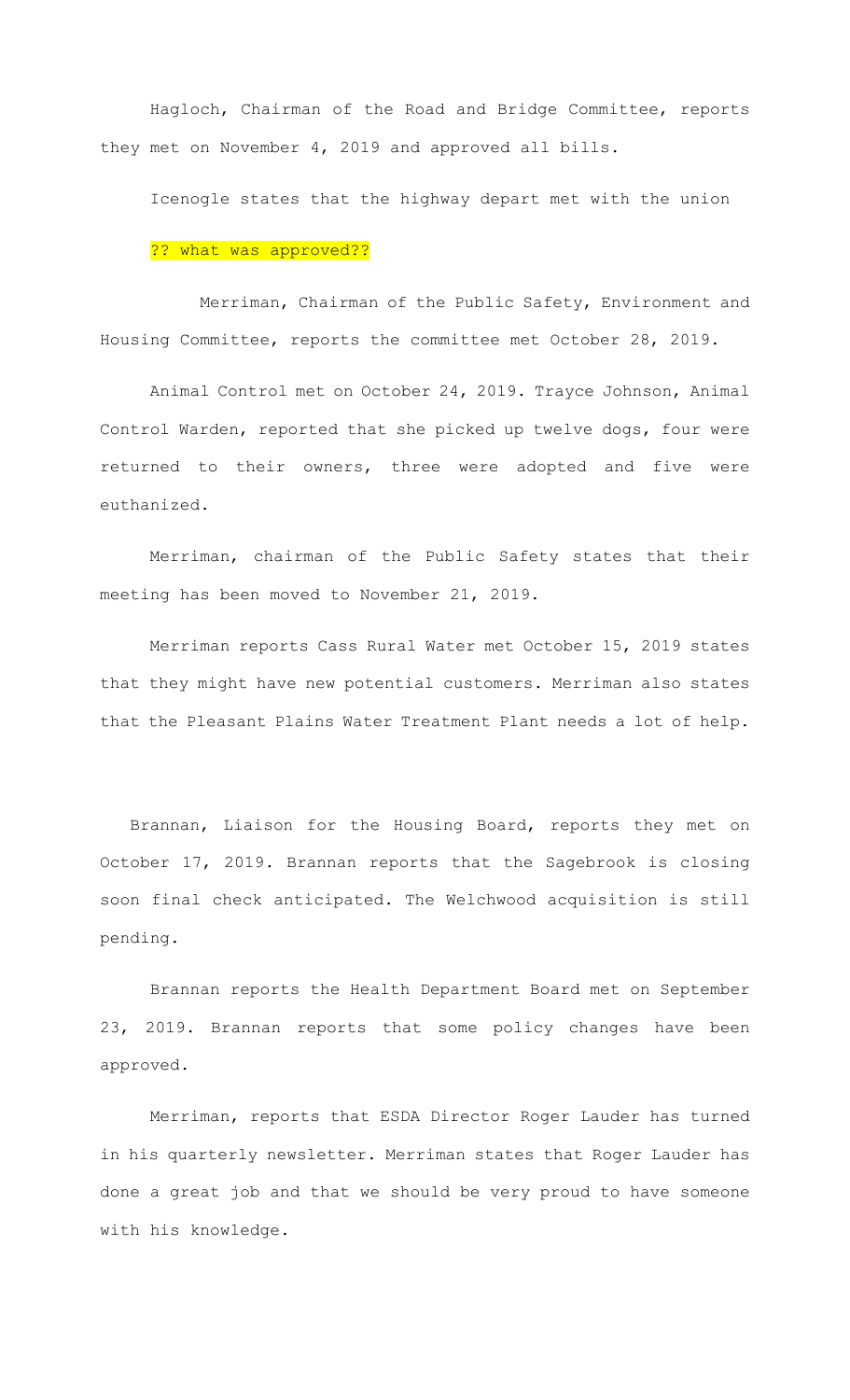Barnett, reports for the Finance and Judiciary met and reviewed the budget. Barnett states that the Cass County Ambulance will be taxed at max rate .25 cents. He states that they also discussed the tax levy and that has been decreased. Barnett also praised Travis Cass County Treasurer for the expense cut on his budget of thirty three thousand dollars by decreasing his staff.

Barnett states that he met with Devron and discussed the bargaining contract with Illinois FOP Labor Council.

Judge Wessel directs to the board to advised on an active case that will cost the county about thirty thousand dollars since we originally charged him with the offense then we are in charge of all his fees. Judge Wessel did advise that there is a fund in the State of Illinois that can reimburse the County some money but he is not confident on how much is available but he will contact the state and submit all bills.

Barnett, reporting for the Supervisor of Assessments Committee reports that they met on October 24, 2019 and advised that their next meeting will be on November 18, 2019.

Board Member Millard, reporting for the Policies and Procedures Committee, reports that the website will go live on December 1, 2019.

Hagloch, reporting for E-9-1-1, reports the board met on October 28, 2019 and approved all bills.

Schaefer, Liaison for Arenzville Rural Water, reports that they are collecting easements for phase 3.

Hance, reporting for O.E.D.C., reports that they met on October 24, 2019, Dustin Fritsche attended a webinar and he will be sharing the link so that we can see the effects of minimum wage on small businesses.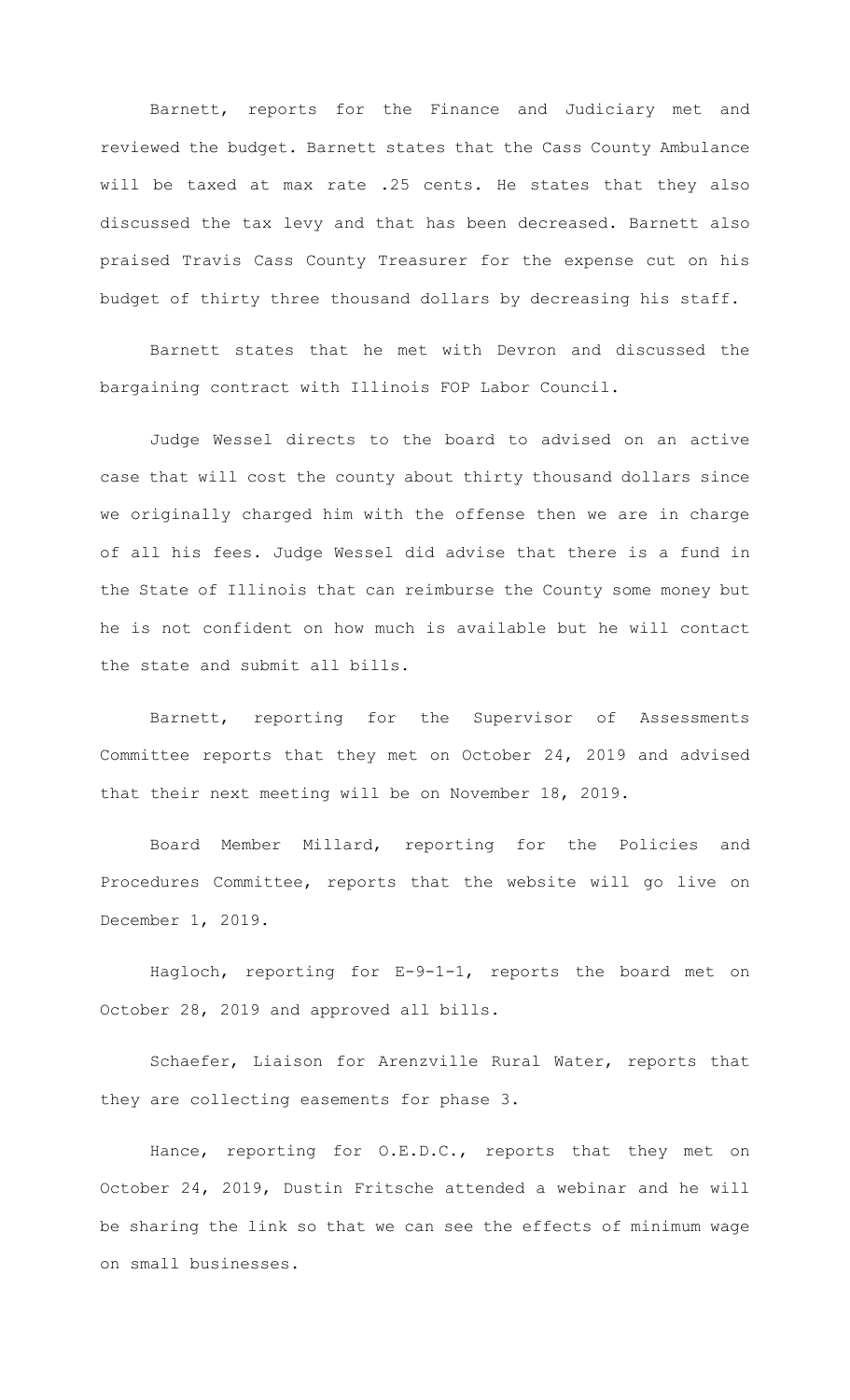Hance states that Mike Barnett shared that Savion will be having a meeting some time on November.

Hance states that Paulie Reed representative of Chandlerville will be having their annual guns and host their fundraiser. They will be hiring Benton & Associates.

 Hance states that Chad Meyer reports that the Virginia Dollar General Store will open on February 7, 2019

 Hance also reports that the City of Virginia has approved the tear down of the old theater.

Hance, reports that the Beardstown Chamber of Commerce held their monthly meeting at JBS and that Chelsee Cornelius new HR Director at JBS has accepted the invitation to be a part of E.O.D.C. committee.

Schaefer, Liaison for the Mental Health Board, reports the board met and approved all bill and accepted finance report.

Starkey, reports for the Beardstown TIF that they have received some applications with requests. Breeze Chiropractic requested \$3400.00, Antique Treasures and Simple Pleasures has submitted a request.

Starkey reports that Kelly Cagle has submitted a request for Harbor Committee they are in phase 2 and request 75 thousand she has provided a lengthy report on all the acquisitions from different government identities.

Starkey reports on the Falcon project states that this is an ongoing project. They previously arranged to get 50 thousand a year.

Barnett next gives the Chairman's report.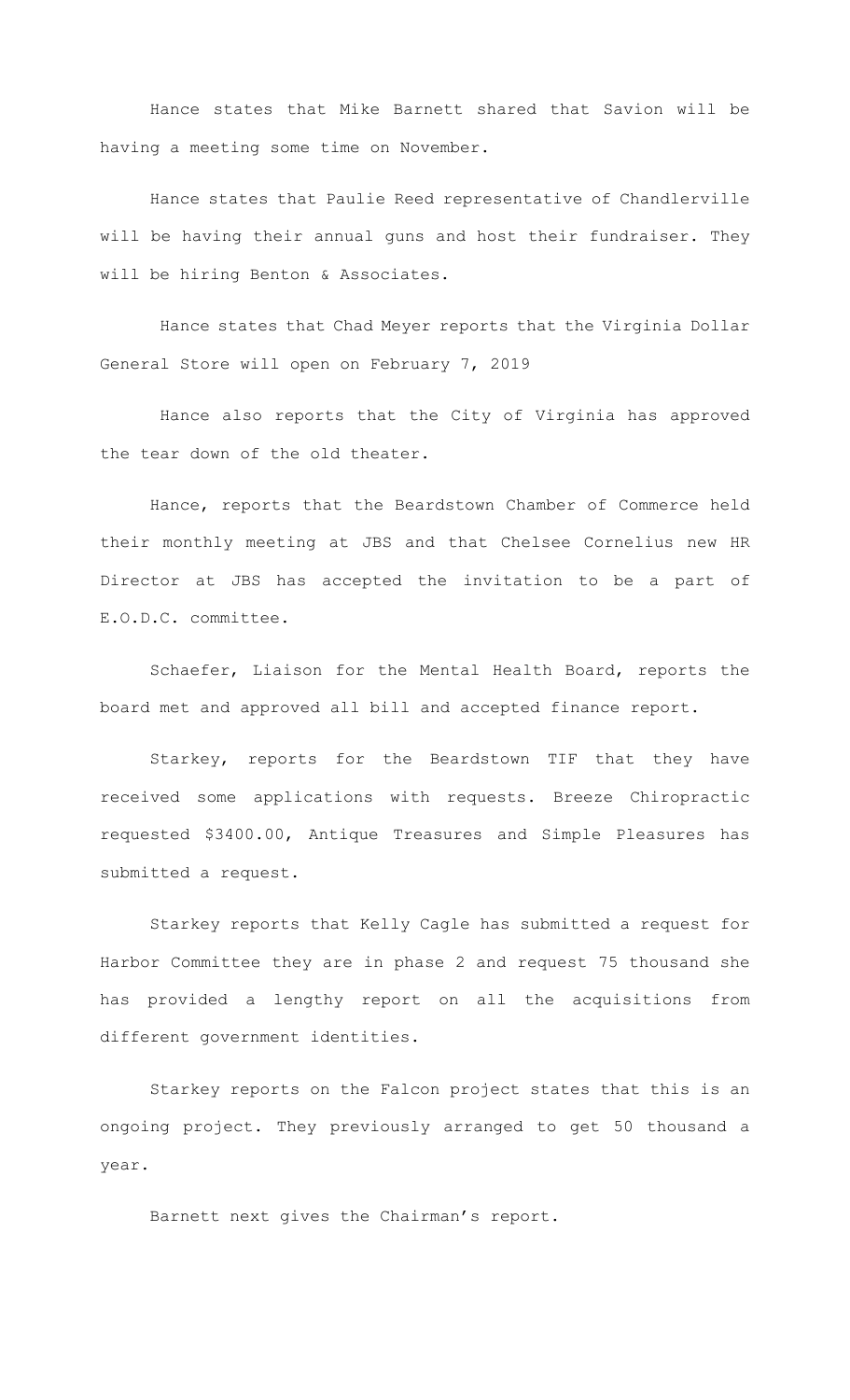Barnett directs the Clerk to read the Veterans Day Recognition.

Barnett Chairman would like to recognize the Beardstown Football Team and their coaches for their accomplishments this season.

There are no reports from the following committees: Liquor Control Legislative Economic Development Insurance and Bonds M.C.S O.E.D.C. Tourism The Board now moves on to new business. The Chairman next presents the appointment of Brad Parlier to the position of Cass County Circuit Clerk. Merriman makes a motion to approve the appointment and Brannan

seconds the motion.

The Chairman directs the Clerk to call roll.

The Clerk calls roll.

Roll Call:

| Barnett     | Yes | Noe          | Yes | Hance        | Yes |
|-------------|-----|--------------|-----|--------------|-----|
| Millard     | Yes | Hagloch Yes  |     | Schaefer Yes |     |
| Starkey Yes |     | Douglass Yes |     | Merriman Yes |     |
| Brannan     | Yes | Wessel       | Yes |              |     |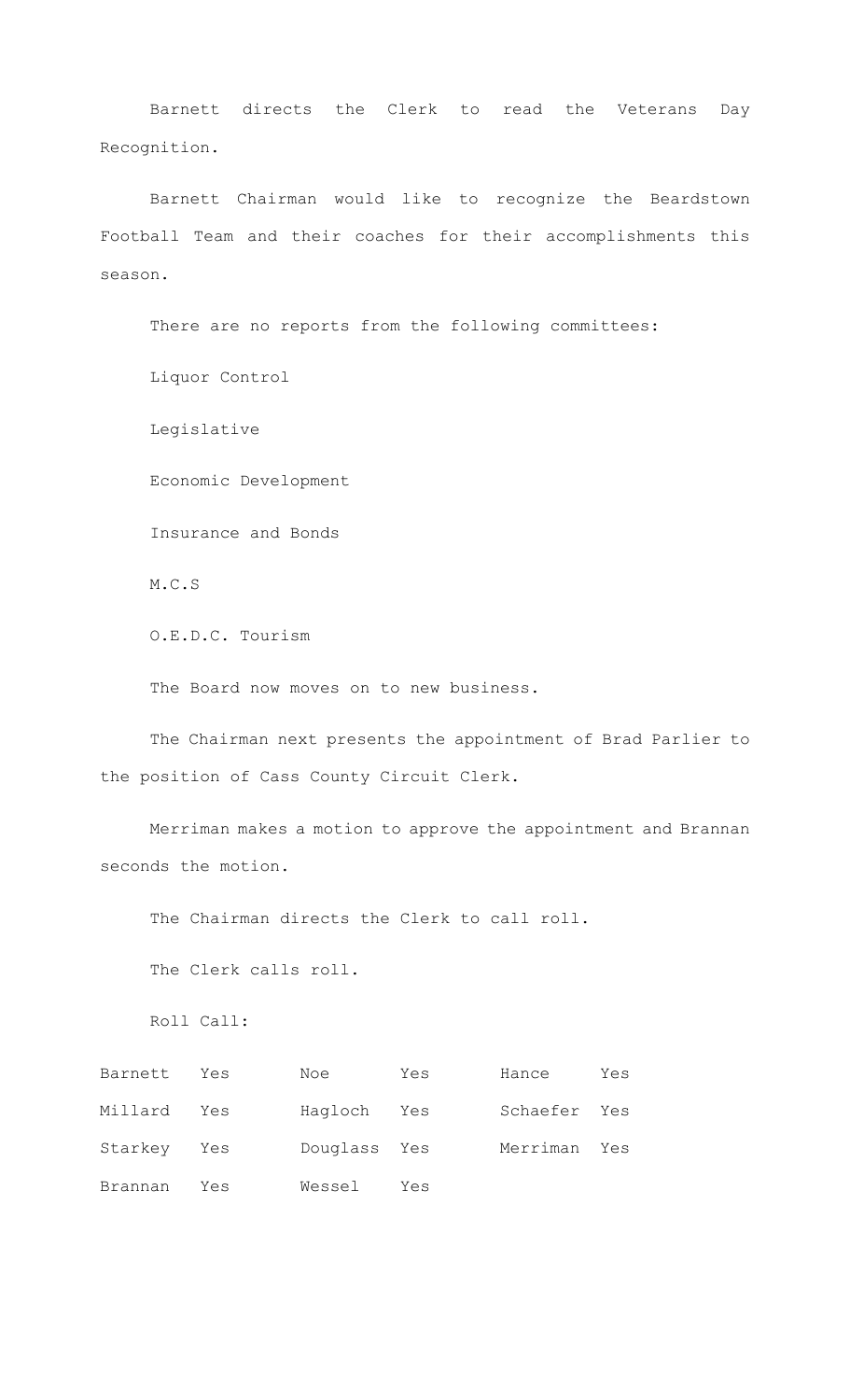As a result of the roll call, the Clerk states all members present have voted in the affirmative. Chairman Barnett declares the motion carried.

The Chairman next presents the appointment of Jim French to the Housing Authority as Commissioner, Denise Behymer Housing Authority as Resident Commissioner, Billy J.R Blair Housing Authority as Commissioner, Brenda Schuster and Chelsee Cornelius to the O.E.D.C. Board as Commissioners.

 Wessel makes a motion to approve the appointment and Douglas seconds the motion. The vote is by acclamation and declared carried.

(See Attached List Appointment)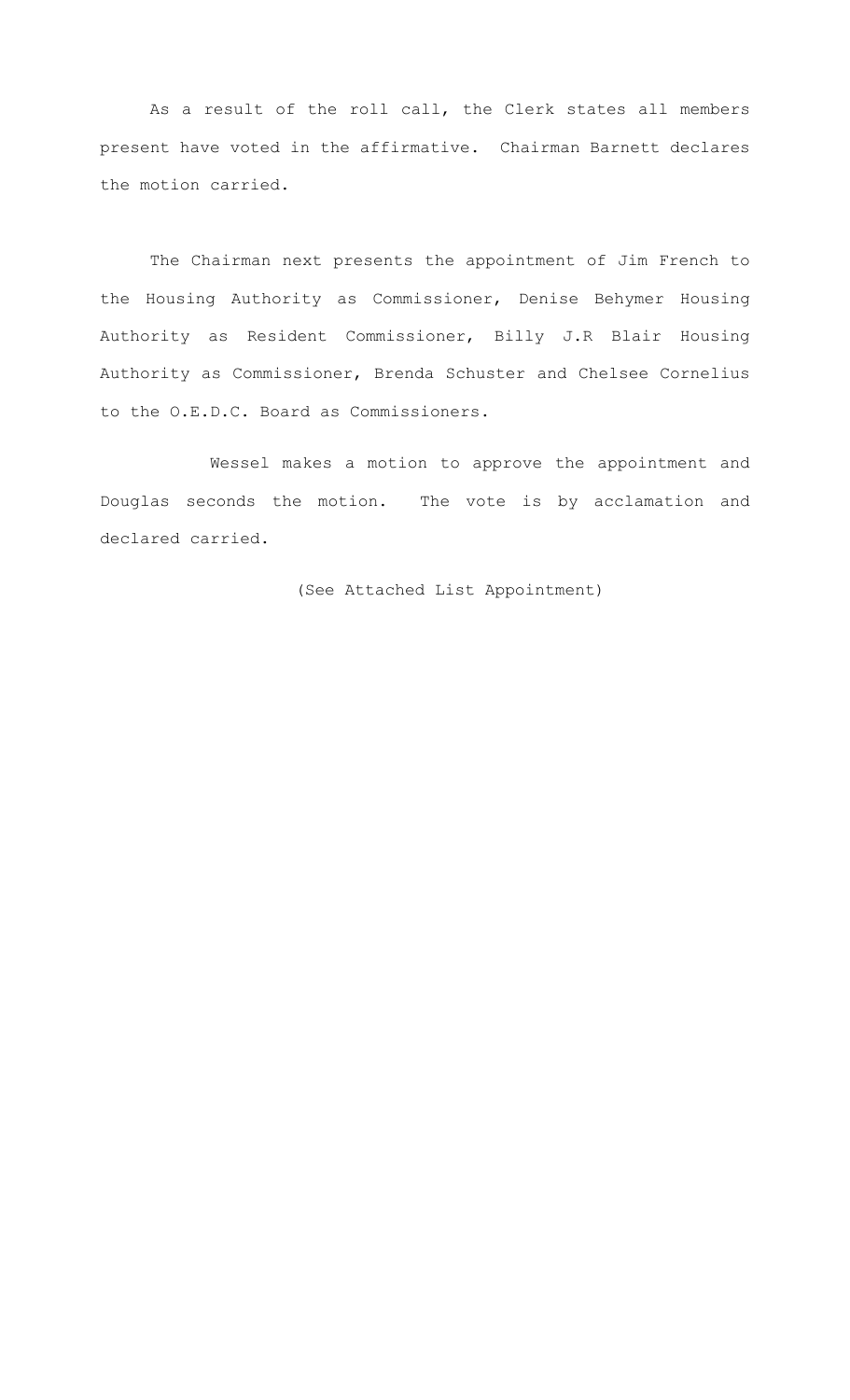The Chairman presents the approval of the State's Attorney's Appellate Prosecutor Resolution. Schaefer make a motion to approve the State's Attorney's Appellate Prosecutor Resolution and Merriman seconds the motion. The vote is by acclamation and declared carried.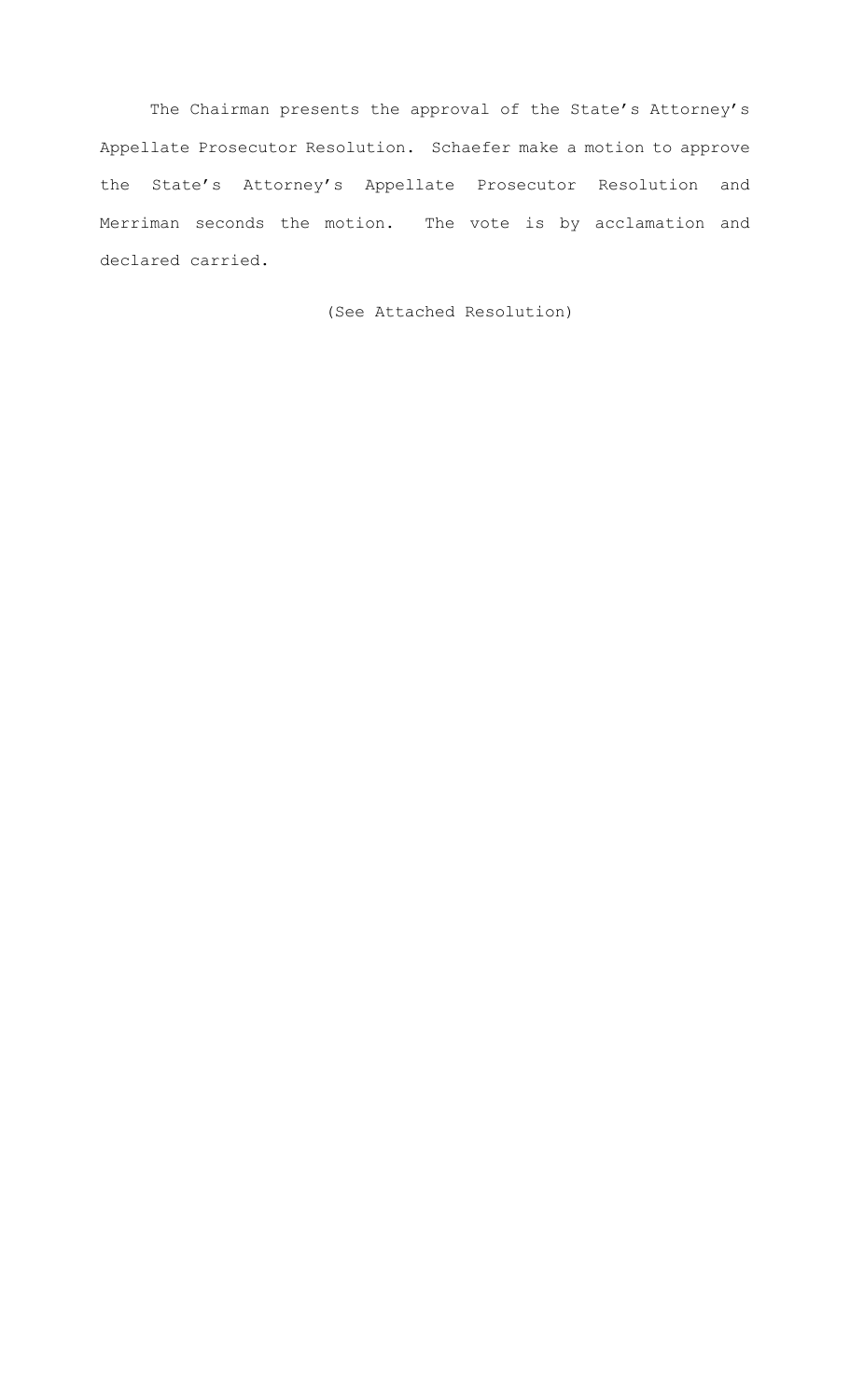The Chairman presents the consideration of the Bid Proposal from RD Lawrence. Noe makes a motion to decline Bid Proposal from RD Lawrence and Hance seconds the motion. The vote is by acclamation and declared carried.

(See Attached declined bid proposal)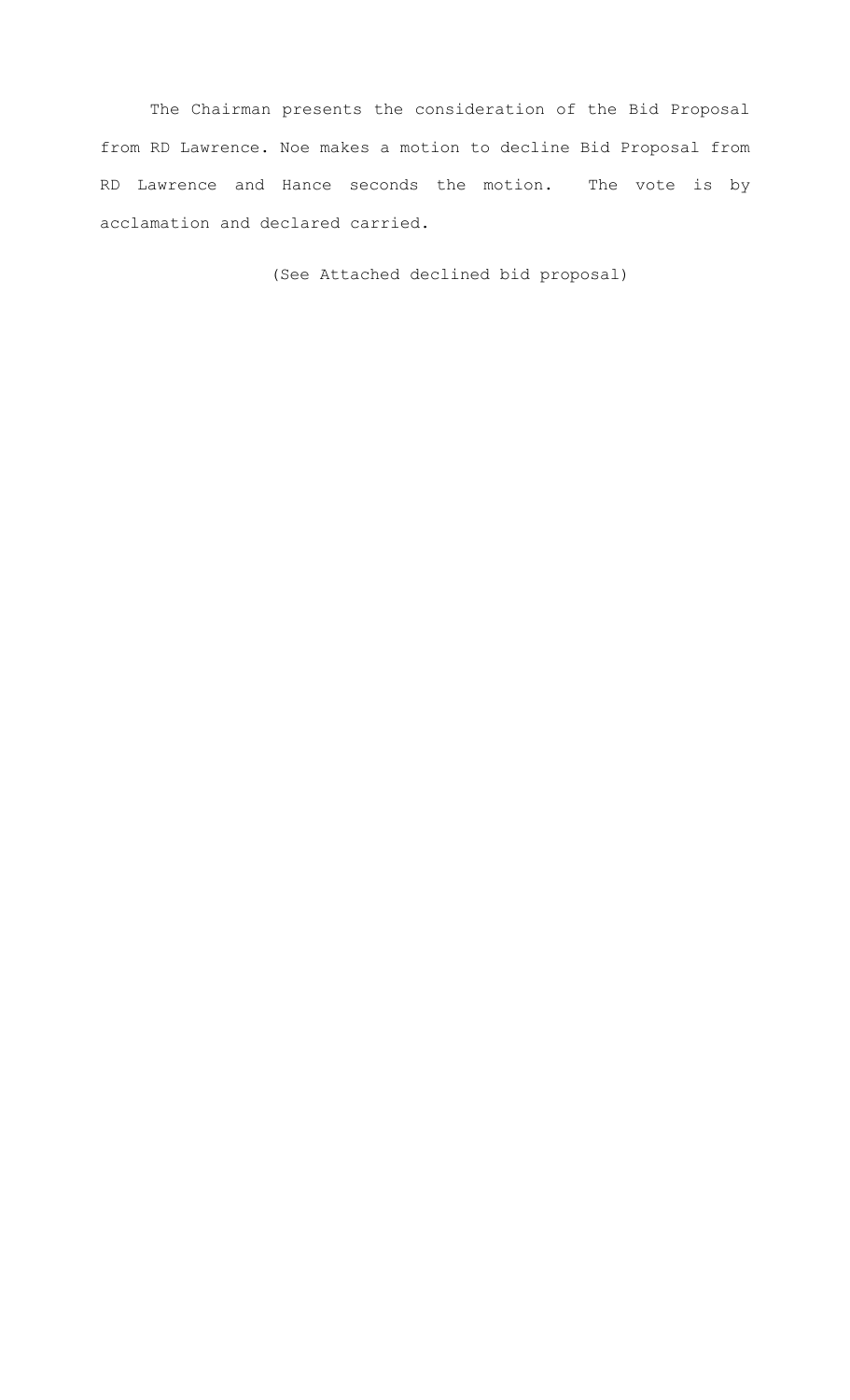The Chairman presents the consideration of the Hanson Engineering for the Courthouse Electrical Evalution. Merriman makes a motion to approve the Hanson Engineering Agreement and Millard seconds the motion.

The Chairman directs the Clerk to call roll.

The Clerk calls roll.

Roll Call:

| Barnett     | Yes | Noe          | Yes | Hance                        | Yes |
|-------------|-----|--------------|-----|------------------------------|-----|
| Millard Yes |     |              |     | Hagloch Abstain Schaefer Yes |     |
| Starkey Yes |     | Douglass Yes |     | Merriman Yes                 |     |
| Brannan     | Yes | Wessel       | Yes |                              |     |

 As a result of the roll call, the Clerk states all members present have voted in the affirmative. Chairman Barnett declares the motion carried.

(See Attached Agreement)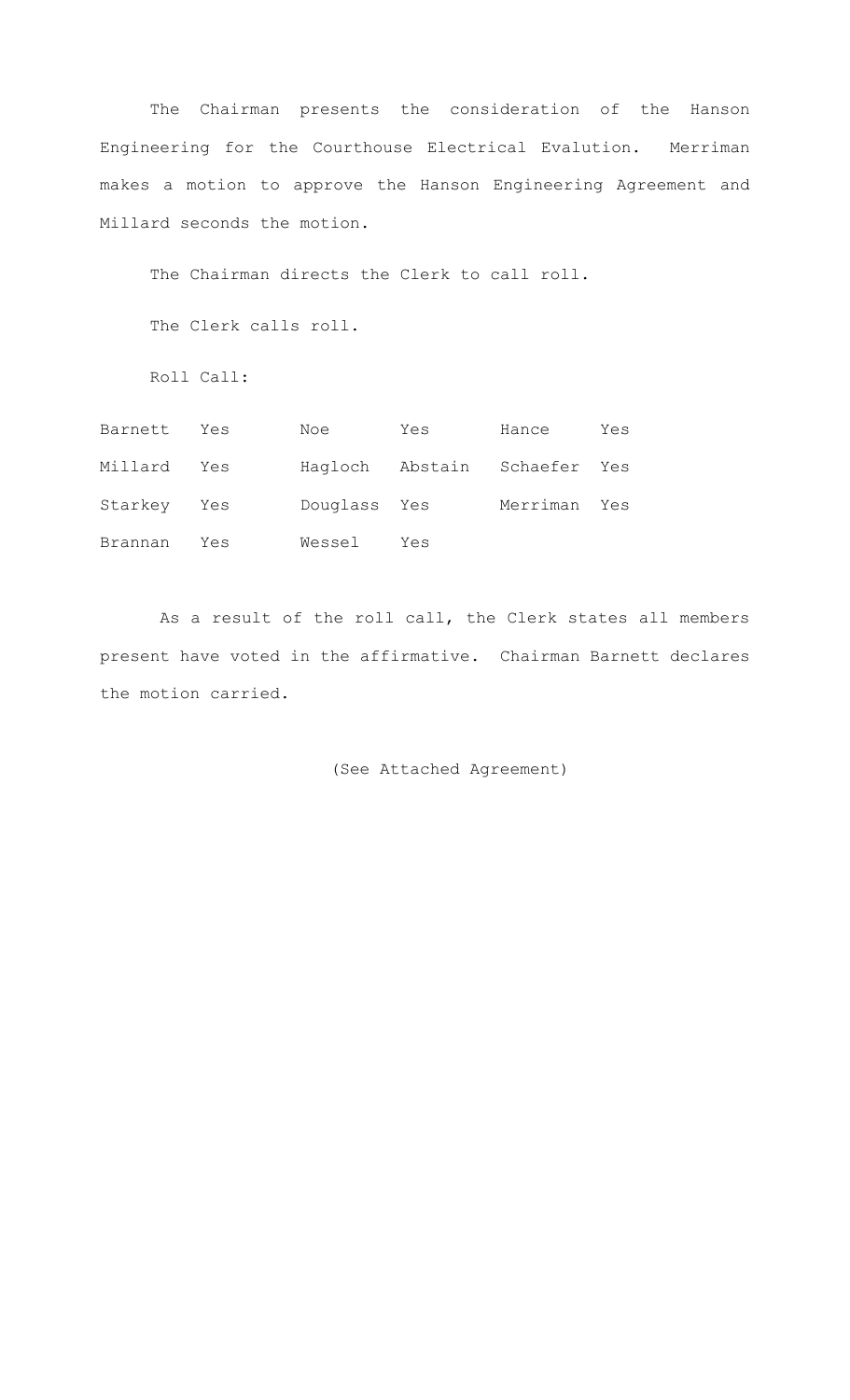Chairman Barnett next presents the approval to divide the County into four assessment districts. Noe makes a motion to approve the division of the County for assessments Starkey seconds the motion. The vote is by acclamation and declared carried.

(See Attached Assessment Report)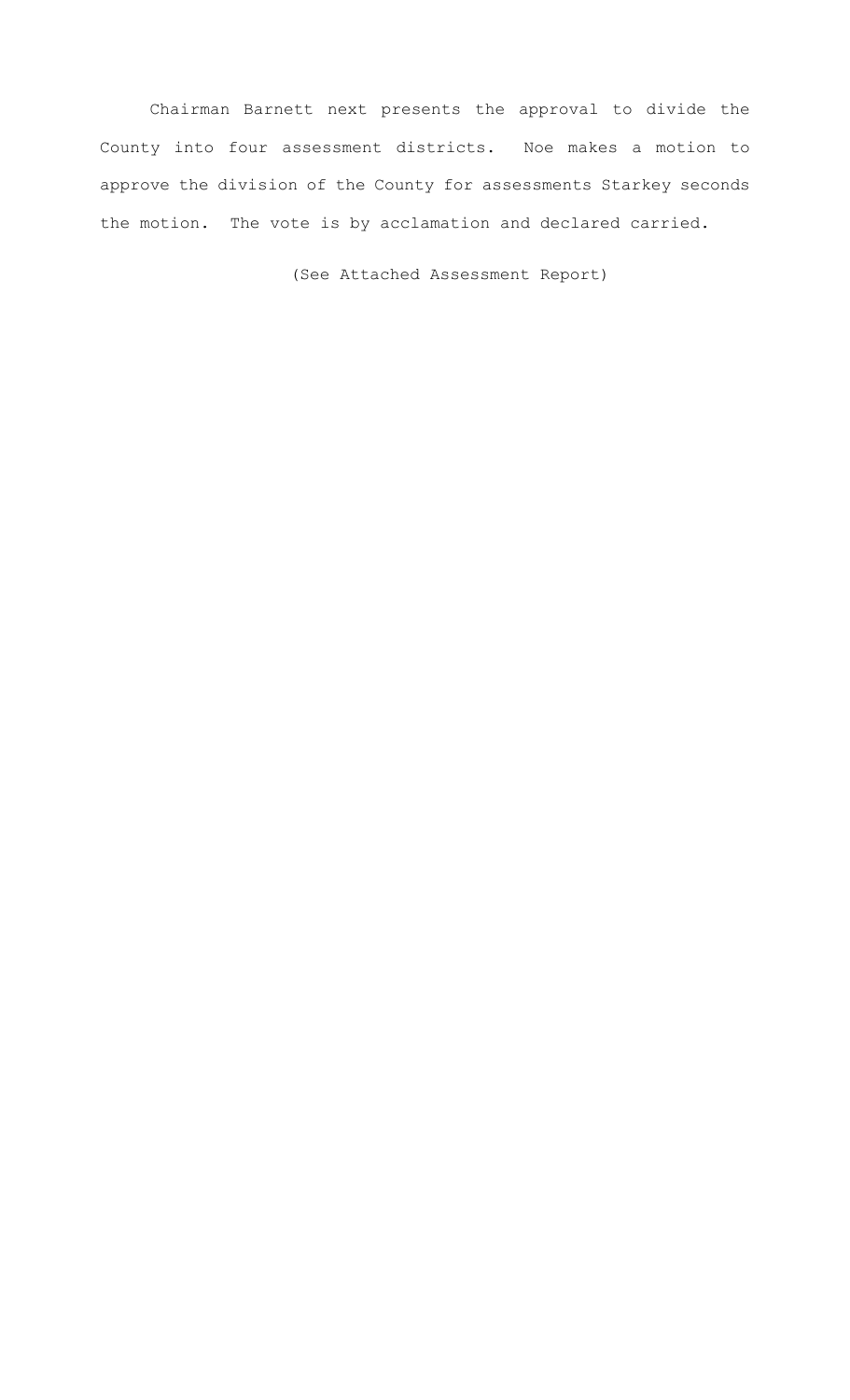Chairman Barnett next presents a Resolution Transferring Funds in the County Treasury (MM Cons. Funds.

Hagloch makes a motion to approve the Resolution and Noe seconds the motion. The vote is by acclamation and declared carried.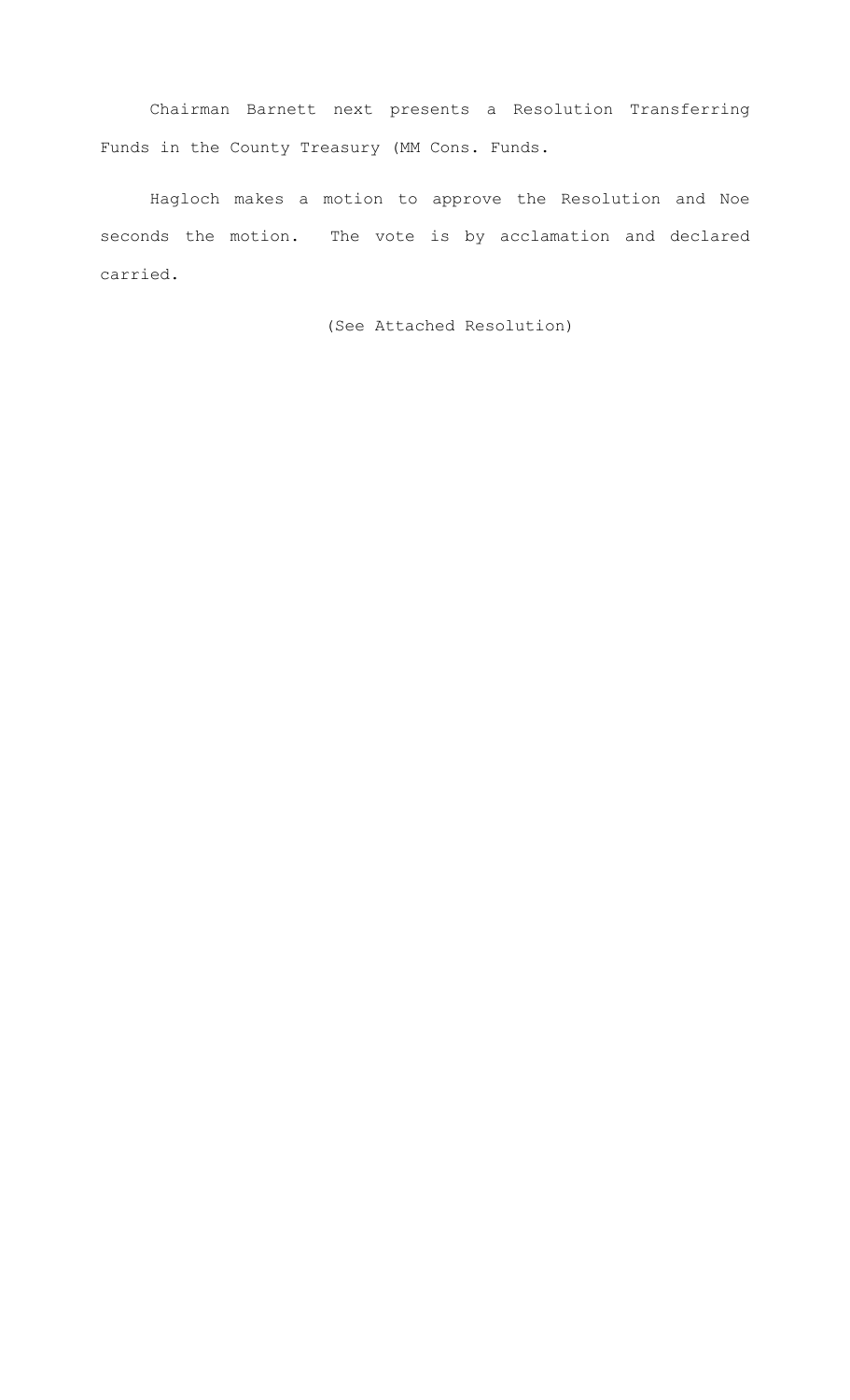Chairman Barnett next presents a Resolution Transferring Funds in the County Treasury (K-9).

Starkey makes a motion to approve the Resolution and Douglass seconds the motion. The vote is by acclamation and declared carried.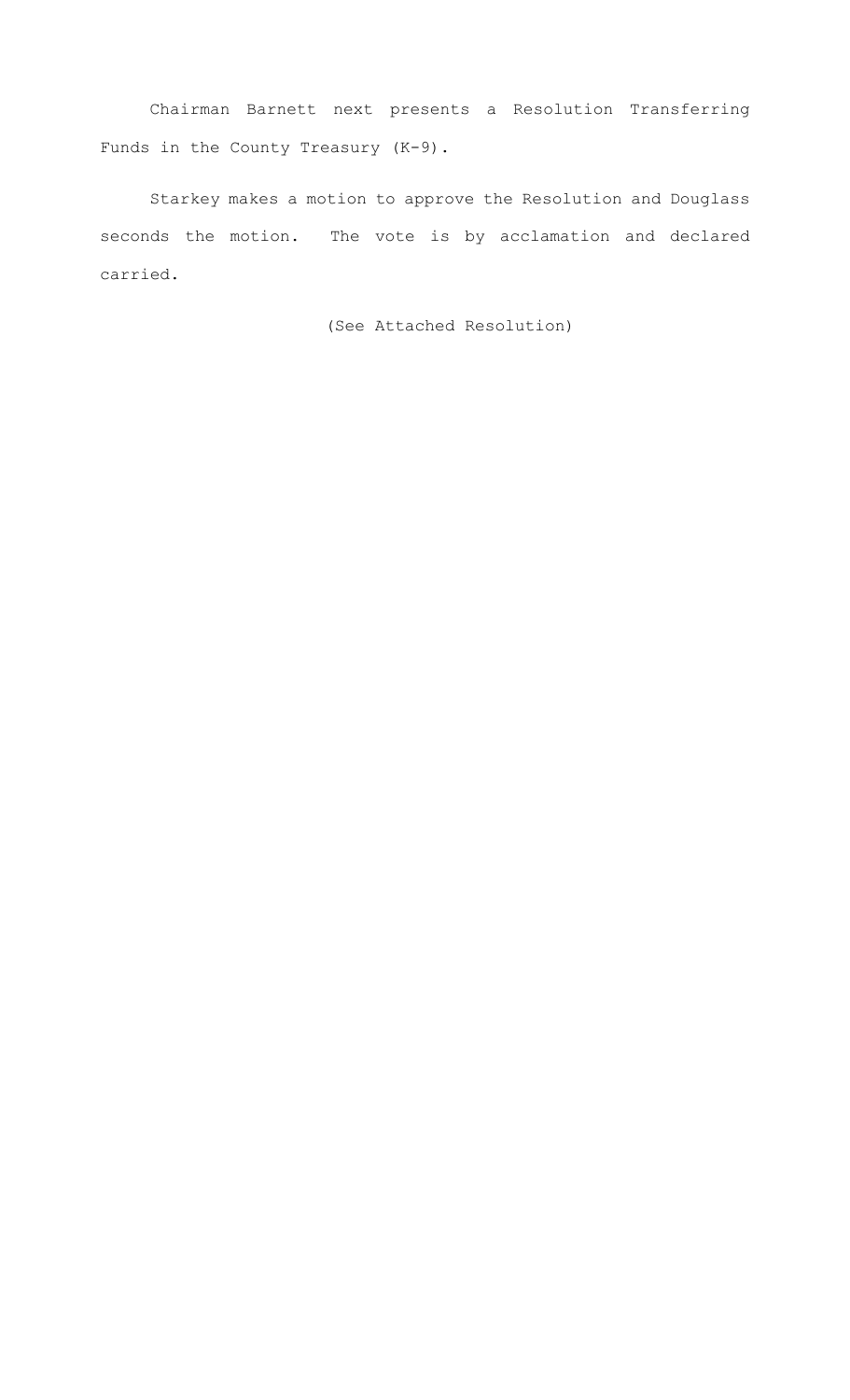Chairman Barnett next presents a Resolution Transferring Funds in the County Treasury (Prisoner Medical).

Brannan makes a motion to approve the Resolution and Millard seconds the motion. The vote is by acclamation and declared carried.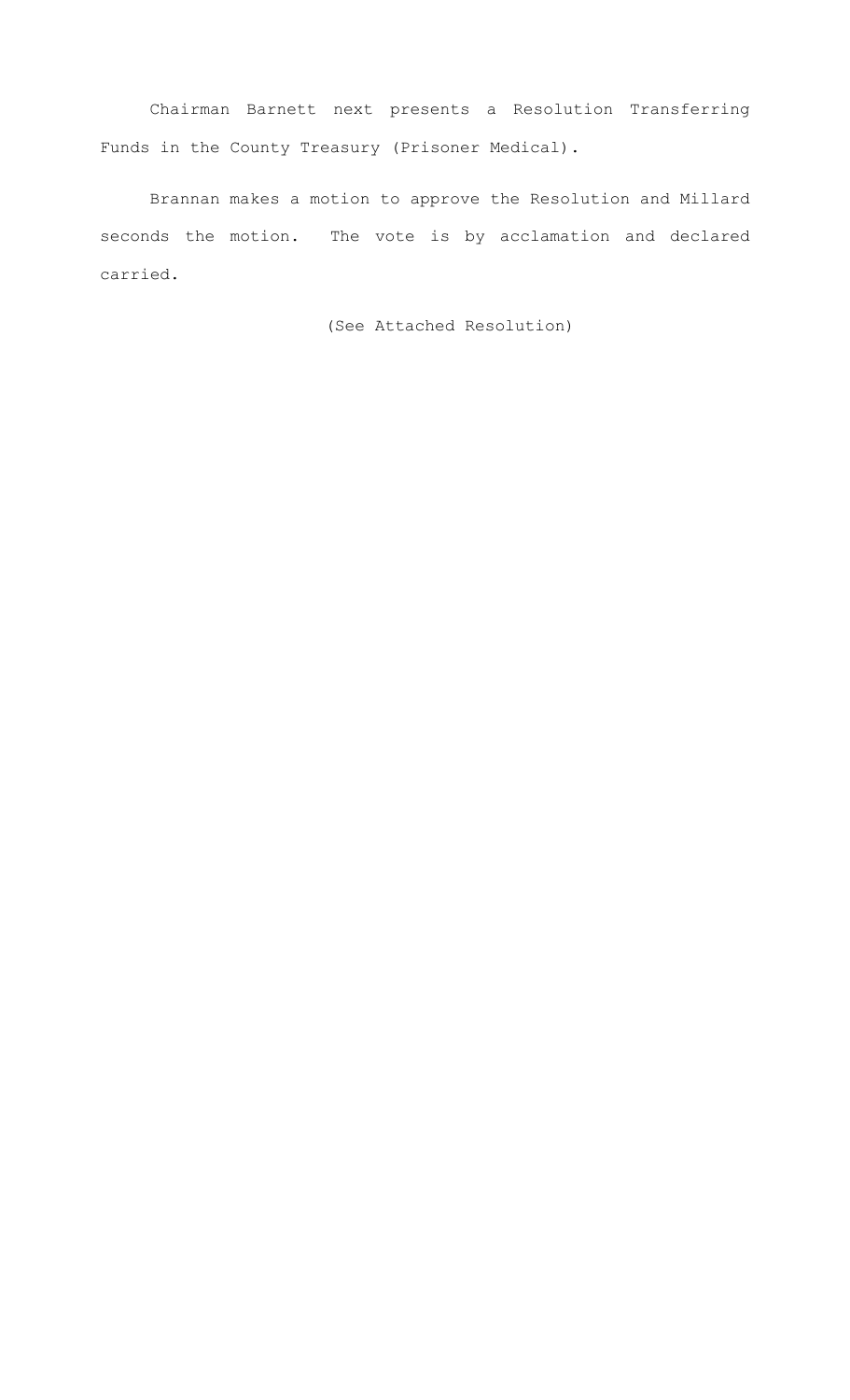Chairman Barnett next presents the Engagement Letter for Auditing Services from Pehlman & Dold, P.C.

Douglass makes a motion to approve the Engagement Letter for Auditing Services from Pehlman & Dold, P.C and Wessel seconds the motion. The vote is by acclamation and declared carried.

(See Attached Letter)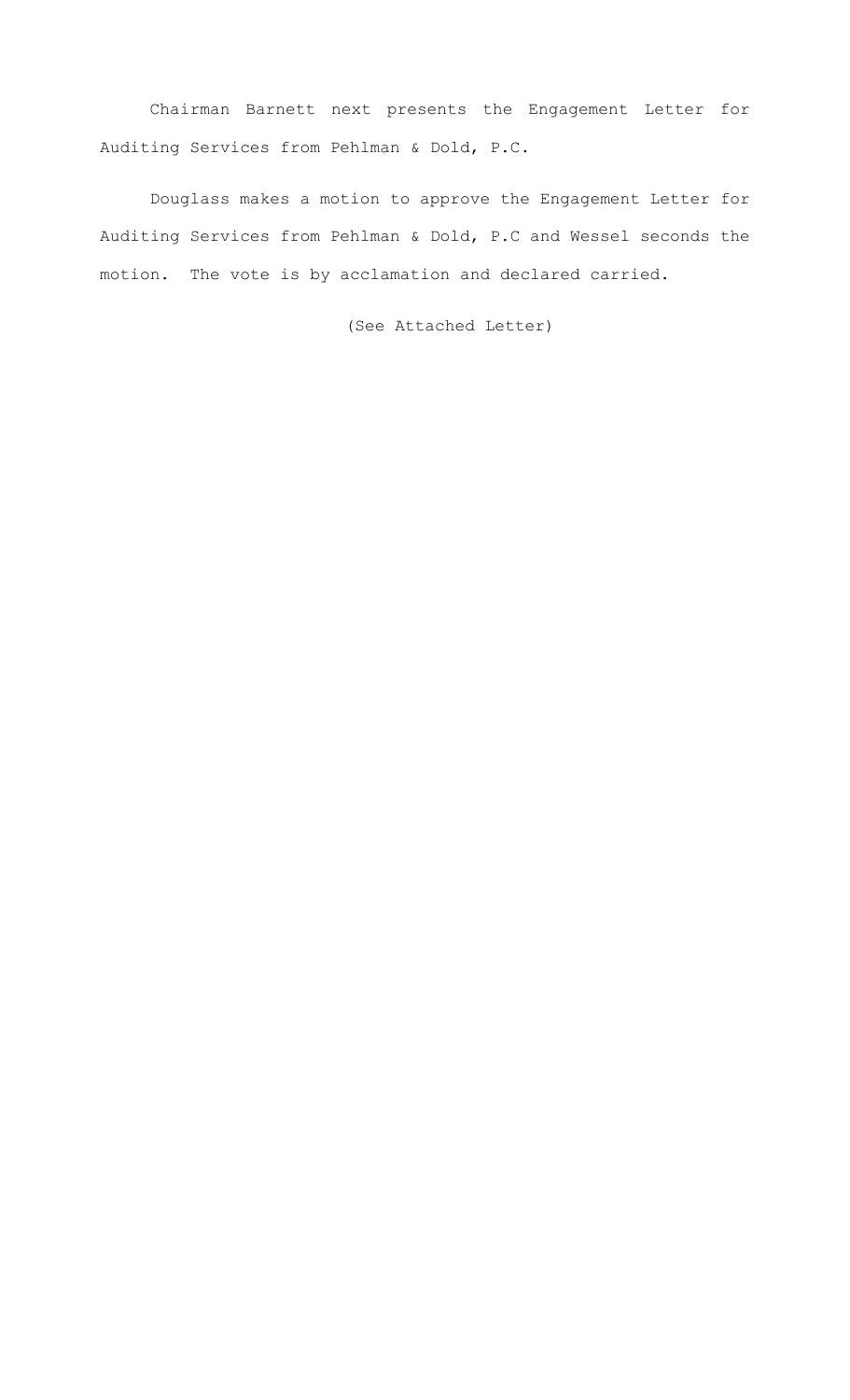Chairman Barnett next presents the approval of Police Presence Agreement with the Village of Arenzville. Schaefer makes a motion to approve Police Presence Agreement with the Village of Arenzville and Merriman seconds the motion.

(See Attached Agreement)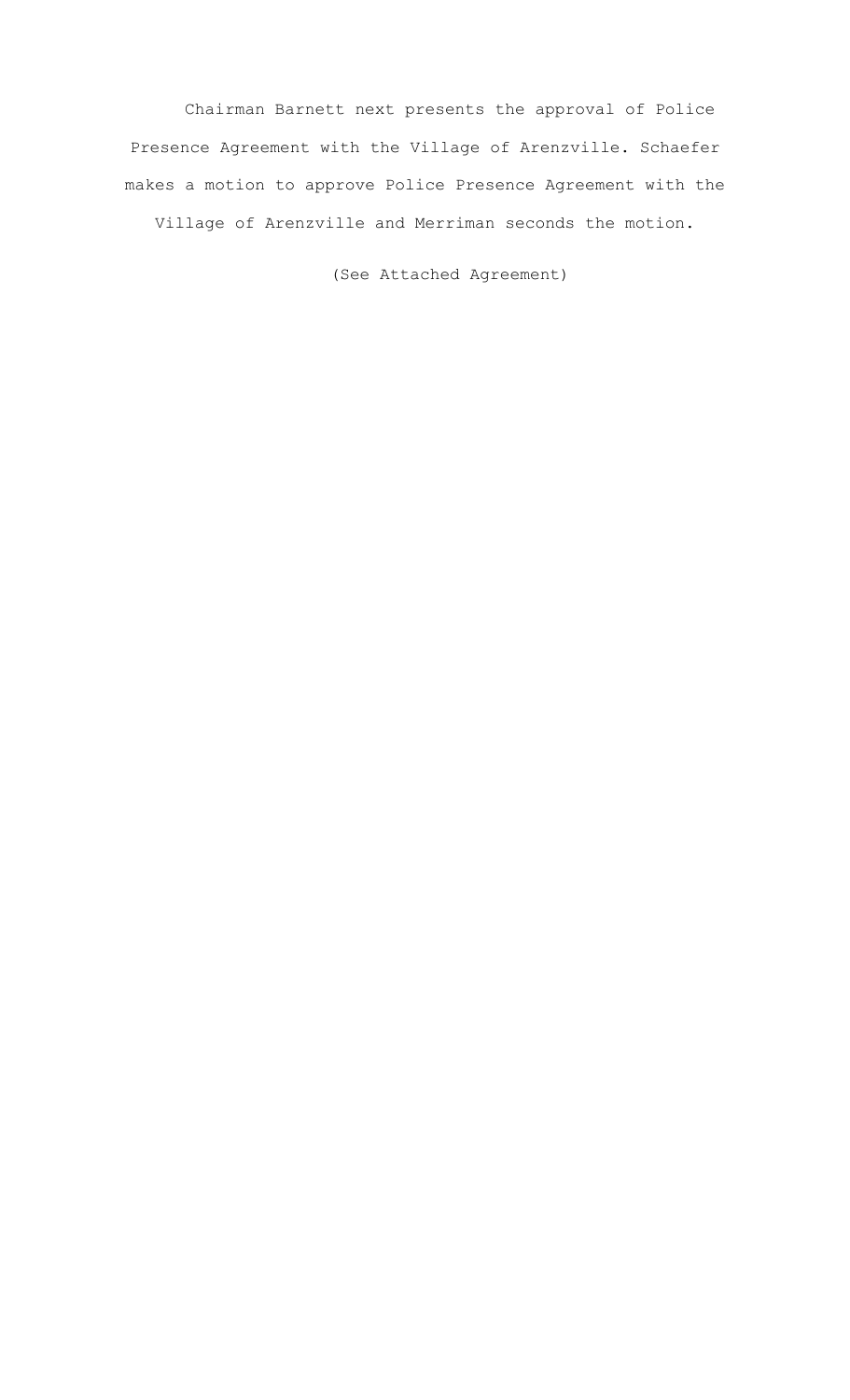Chairman Barnett next presents the approval of the Amended 2020 Dispatching Contract. Millard makes a motion to approve Police Presence Agreement with the Village of Arenzville and Starkey seconds the motion.

(See Attached Amended Contract)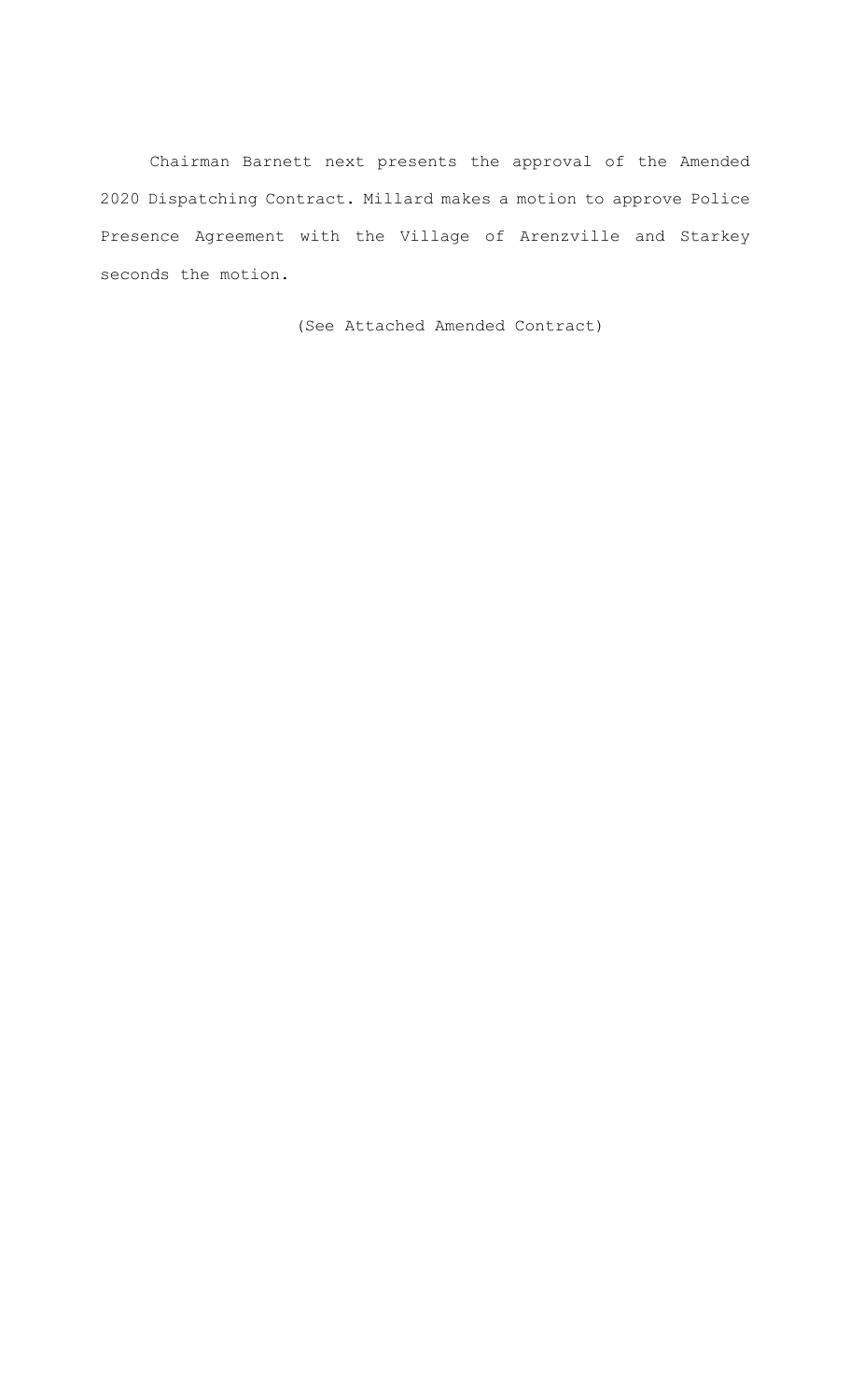Chairman Barnett next presents the Fiscal Year 2019-2020 Cass County Budget and Levies for approval.

A motion to approve the 2019-2020 Budget and Levies is made by Wessel and seconded by Hance. The vote is by acclamation and declared carried.

The Chairman directs the Clerk to call roll.

The Clerk calls roll.

Roll Call:

| Barnett     | Yes | Noe          | Yes | Hance        | Yes |
|-------------|-----|--------------|-----|--------------|-----|
| Millard     | Yes | Hagloch      | Yes | Schaefer Yes |     |
| Starkey Yes |     | Douglass Yes |     | Merriman Yes |     |
| Brannan     | Yes | Wessel       | Yes |              |     |

 As a result of the roll call, the Clerk states all members present have voted in the affirmative except for Hagloch. Board member Hagloch abstained from voting. Chairman Barnett declares the motion carried.

(See Attached Budget and Levies)